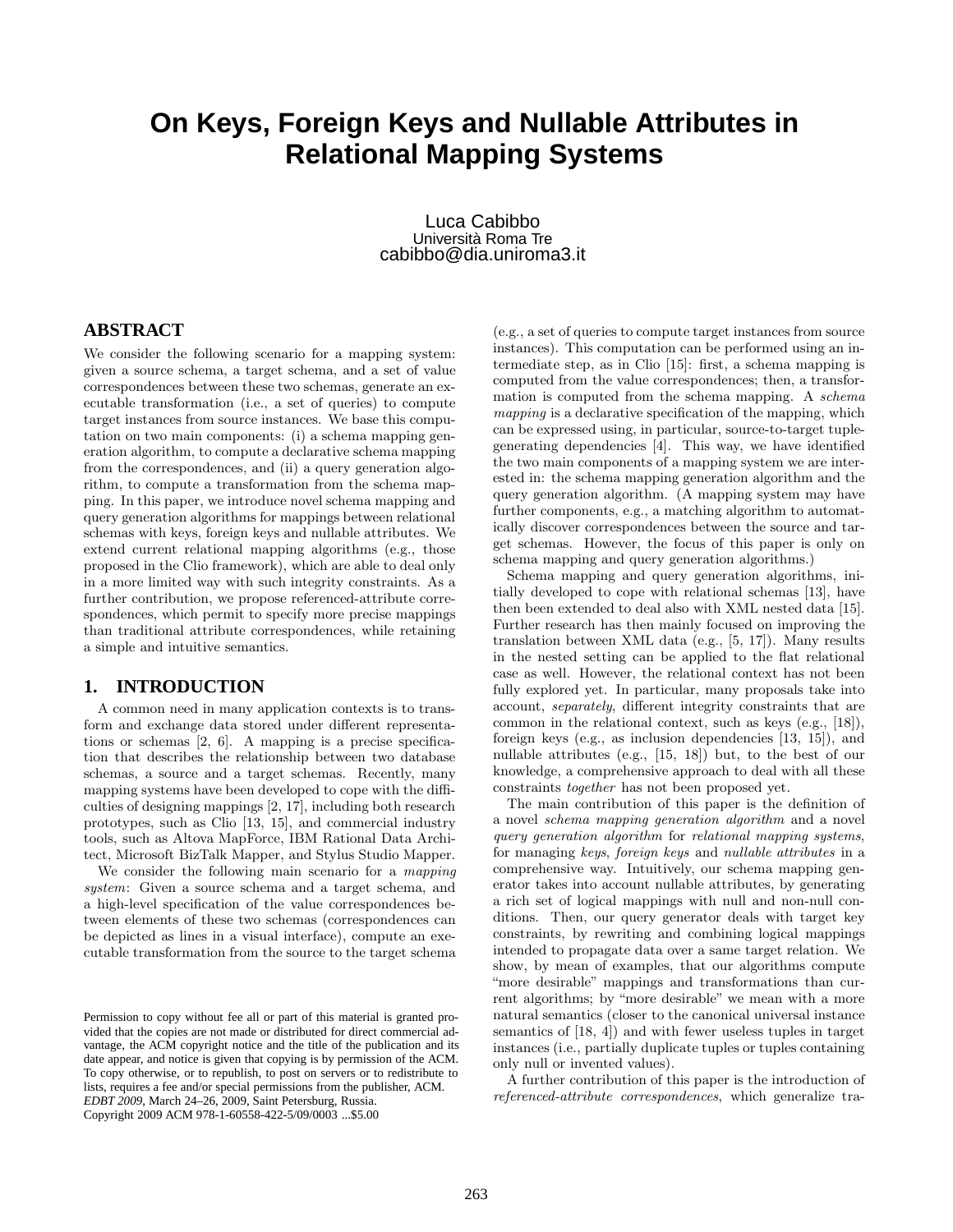ditional attribute correspondences [13, 15]. They permit to express more precise mappings, while retaining a simple and intuitive semantics.

Our algorithms can be applied to mapping problems involving relational schemas with primary keys, foreign keys (used to reference simple keys and forming a weakly acyclic set [4]), and nullable attributes. As output, our algorithms generate transformations expressed as non-recursive Datalog queries, with Skolem functors and safe (stratified) negation [1, 7].

*Motivating Examples.* Our first example shows benefits that can be gained by managing keys, foreign keys and nullable attributes in relational mappings.

*Example 1.* Consider the mapping problem graphically depicted in Figure 1. The schemas comprise keys (shown underlined), foreign keys (shown by means of dashed arrows), and nullable attributes (shown using the *null* superscript). The mapping is specified as a set of attribute correspondences, visually depicted as solid arrows. It involves two car registration databases:  $CARS<sub>3</sub>$ , the source schema, shown on the left, and  $CARS_2$ , the target schema, shown on the right. Attributes *person* and *car* represent person and car identifiers, respectively.



**Figure 1: A sample mapping problem**

For this mapping problem, basic schema mapping generation algorithms [13, 15] (which do not fully consider nullable attributes) compute the following schema mapping (for space reasons, we denote relation and attribute names only by their initial letters):

$$
P_3(p, n, e) \rightarrow P_2(p, n, e)
$$
  
\n
$$
O_3(c, p), C_3(c, m), P_3(p, n, e) \rightarrow C_2(c, m, p), P_2(p, n, e)
$$
  
\n
$$
C_3(c, m) \rightarrow C_2(c, m, p'), P_2(p', n', e')
$$

The third of these logical mappings is undesirable, since it intuitively states that each car has an owner, while in both schemas there can be cars without an owner.

Furthermore, basic query generation algorithms [13, 15] (which don't consider key constraints) compute the following transformation from  $CARS_3$  to  $CARS_2$  (expressed as a nonrecursive Datalog program with Skolem functors):

$$
P_2(p, n, e) \leftarrow P_3(p, n, e)
$$
  
\n
$$
C_2(c, m, p) \leftarrow O_3(c, p), C_3(c, m),
$$
  
\n
$$
P_3(p, n, e)
$$
  
\n
$$
C_2(c, m, f_P(c, m)) \leftarrow C_3(c, m)
$$
  
\n
$$
P_2(f_P(c, m), f_N(c, m), f_E(c, m)) \leftarrow C_3(c, m)
$$



**Figure 2: A data transformation for Example 1**

While the first two rules correctly deal with persons and cars having an owner, the last two rules incorrectly deal with all cars, by "inventing" a new owner (a person) for each car, even for cars already having a known owner.

Figure 2 shows a data transformation computed by the queries above. (The source and target instances are shown, respectively, at top and bottom of the figure. Symbols  $\pi_i$ ,  $\eta_i$ , and  $\epsilon_k$  denote invented values.) Overall, the above transformation has the following drawbacks: First, for each car having an owner, the program generates in relation  $C_2$  a tuple for the car with its correct owner, plus a further tuple for the same car with an invented owner. This additional tuple is not required; it also leads to a violation of the key constraint on  $C_2$ . The invented person is represented by an additional tuple in  $P_2$ ; this tuple is also undesirable. Second, for each car not having an owner, the program generates in  $C_2$  a tuple for the car with an invented owner. However, for a car without an owner, a better (and admissible) solution would consist in generating just a tuple in  $C_2$  in which attribute *person* is set to *null*.  $\Box$ 

The above example suggests the need for schema mapping and query generation algorithms that take into account a wider set of integrity constraints than current solutions.

*Example 1. (cont.)* A more natural and desirable data transformation for the mapping problem of Example 1 is shown in Figure 3. For the same mapping problem, our novel schema generation algorithm (which also considers nullable attributes) computes the following schema mapping:

$$
P_3(p, n, e) \rightarrow P_2(p, n, e)
$$
  
\n
$$
O_3(c, p), C_3(c, m), P_3(p, n, e) \rightarrow C_2(c, m, p), P_2(p, n, e)
$$
  
\n
$$
C_3(c, m) \rightarrow C_2(c, m, p')
$$

Here, the third logical mapping deals with all cars, with or without an owner. As we shortly see, a null value for the owner will be assigned to each car without an owner. Indeed, our novel query generation algorithms (which also considers keys) is then able to compute the following transformation



**Figure 3: A better data transformation for the mapping problem of Example 1**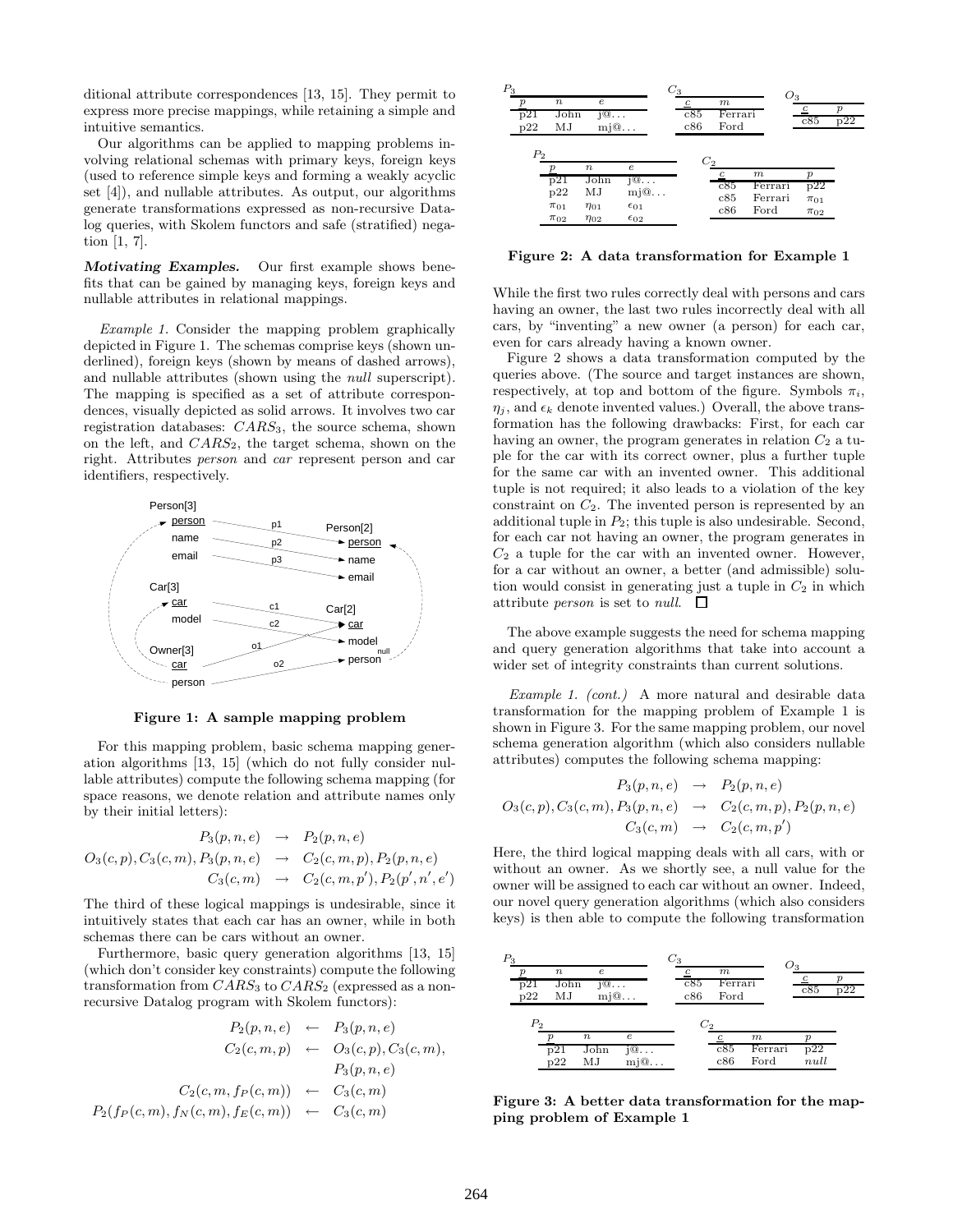from  $CARS_3$  to  $CARS_2$  (expressed as a non-recursive Datalog program with stratified negation):

$$
P_2(p, n, e) \leftarrow P_3(p, n, e)
$$
  
\n
$$
C_2(c, m, p) \leftarrow O_3(c, p), C_3(c, m), P_3(p, n, e)
$$
  
\n
$$
OC_{tmp}(c) \leftarrow O_3(c, p), C_3(c, m), P_3(p, n, e)
$$
  
\n
$$
C_2(c, m, null) \leftarrow C_3(c, m), \neg OC_{tmp}(c)
$$

Here, the second rule deals only with cars having an owner; the third rule defines an intermediate relation OC*tmp* (for *O*wned *C* ars) and the fourth rule deals only with cars without an owner (it assigns to them a null value for the owner).

Figure 3 shows a data transformation computed by the queries above. This transformation is indeed more desirable than the one shown in Figure 2, as it avoids the disadvantages shown by current schema mapping and query generation algorithms.  $\square$ 

Intuitively, our algorithm for schema mapping generation takes care of nullable attributes, to avoid the generation of useless tuples made of invented and null values only. Furthermore, our query generation algorithm takes into account key constraints, to avoid the generation of multiple tuples in a same relation having the same key; a resolution procedure is adopted to give preference to already existing values rather than to either null values or invented values.

Our second example motivates the need for a mechanism to express more specific value correspondences.

*Example 2.* Consider the mapping problem shown in Figure 4. The source schema  $CARS_3$  is as in Example 1. The target schema  $CARS<sub>1</sub>$  consists of just a single relation, intended to store a tuple for each car, possibly with the name of its owner (or *null*, otherwise).



**Figure 4: Another sample mapping problem**

For this mapping problem, even our mapping algorithms generate the following (uncorrect) transformation:

$$
C_1(c, m, n) \leftarrow O_3(c, p), C_3(c, m), P_3(p, n, e)
$$
  
\n
$$
OC_{tmp} \leftarrow O_3(c, p), C_3(c, m), P_3(p, n, e)
$$
  
\n
$$
C_1(c, m, null) \leftarrow C_3(c, m), \neg OC_{tmp}(c)
$$
  
\n
$$
C_1(f_C(p), f_M(p), n) \leftarrow P_3(p, n, e)
$$

Figure 5 shows a data transformation computed by the queries above. The problem is in the fourth rule, that specifies the generation of a new invented car for each person.  $\Box$ 

The problem outlined in the above Example 2 is not caused by available mapping algorithms. Rather, the traditional notion of "attribute correspondence" does not permit to express



**Figure 5: A data transformation for Example 2**

the intended mapping. Indeed, attribute correspondence labeled cn in Figure 4 specifies that each value occurring in attribute *name* in the source should occur as well in attribute *name* in the target database. However, in the desired mapping, we would like that only names of car owners occur in attribute *name* in the target database.

The desired mapping can be expressed by using *referencedattribute correspondences*, where the scope of an attribute correspondence can be bounded to values occurring in tuples that can be reached by traversing a path of foreign keys.

*Example 2. (cont.)* For the same mapping problem of Example 2, we would like to let attribute *name* in the target database correspond to names of car owners, that is, to those values occurring in the source database as *name* in tuples of relation  $P_3$  that can be reached by navigating the foreign key from  $O_3$  *person* to  $P_3$ . This can be specified by using, instead of the traditional attribute correspondence cn, the following referenced-attribute correspondence (symbol  $\rightsquigarrow$  denotes, intuitively, the "traversal" of a foreign key):

$$
cn': (O_3.person \rightsquigarrow P_3.name, C_1.name)
$$

Using these correspondences, our algorithms are indeed able to generate the following correct transformation:

$$
C_1(c, m, n) \leftarrow O_3(c, p), C_3(c, m), P_3(p, n, e)
$$
  
\n
$$
OC_{tmp} \leftarrow O_3(c, p), C_3(c, m), P_3(p, n, e)
$$
  
\n
$$
C_1(c, m, null) \leftarrow C_3(c, m), \neg OC_{tmp}(c)
$$

Figure 6 shows a data transformation computed by the queries above; it is indeed the natural and desired transformation.  $\square$ 



**Figure 6: A better data transformation for the mapping problem of Example 2**

*Organization of the Paper.* Section 2 recalls preliminary notions, including known basic schema mapping and query generation algorithms. We introduce referenced-attribute correspondences in Section 3. We then present our novel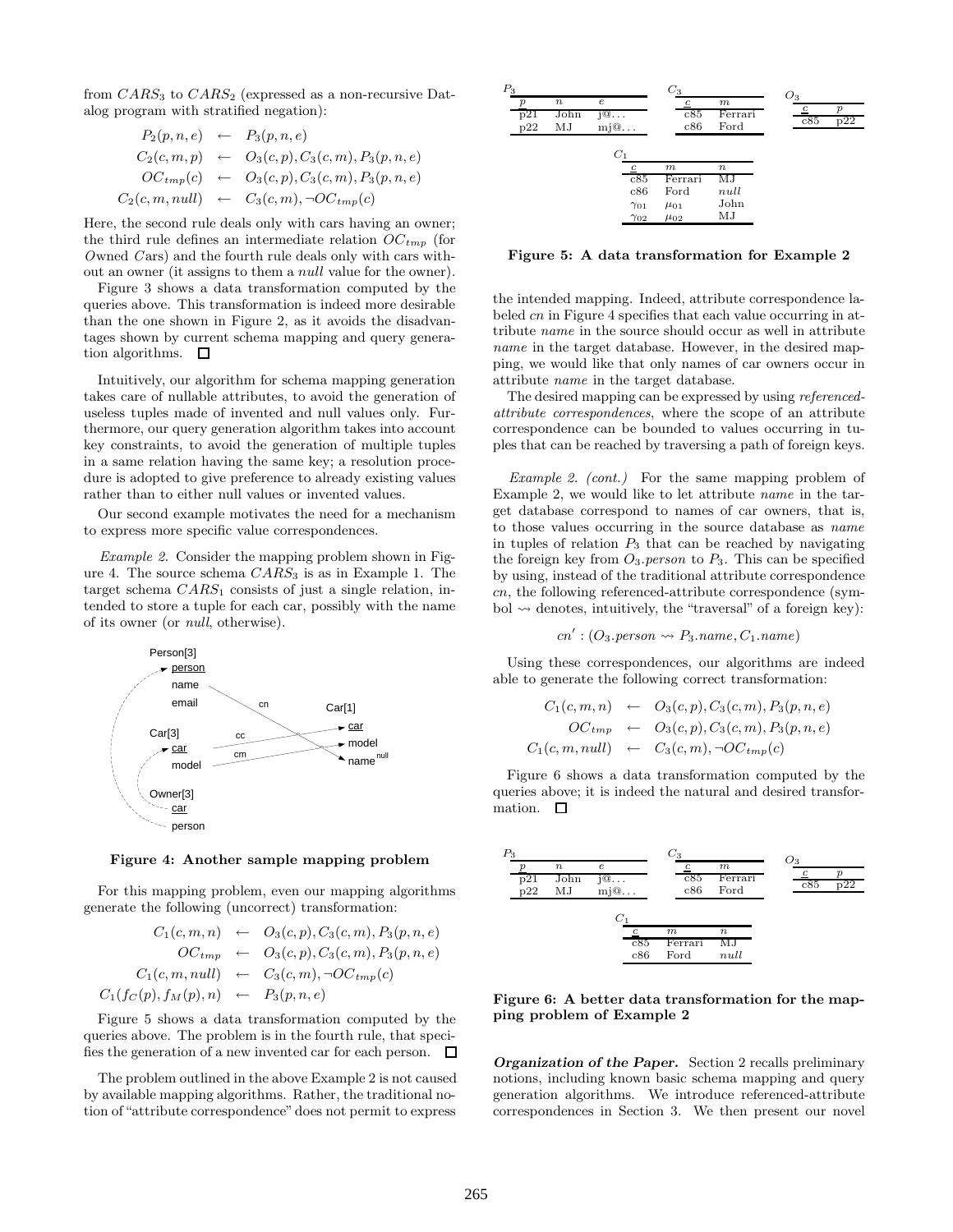schema mapping and query generation algorithms in Sections 4 and 5, respectively. Finally, Sections 6 and 7 are devoted to related work and conclusions, respectively.

For space reasons, a number of detailed definitions, procedures, and examples have been omitted; they are available in the full version of this paper [3].

# **2. PRELIMINARIES**

#### **2.1 Relational Model**

A *relation schema*  $R(A_1, \ldots, A_k)$  is a named set of *attributes*. A *relational schema*  $\mathbf{R} = \{R_1, \ldots, R_n\}$  is a set of relation schemas, together with a set Γ**<sup>R</sup>** of integrity constraints (described next). At the instance level, a *relation* is a set of *tuples* over the attributes of the relation; a *relational database* is a set of relations.

We consider the following integrity constraints. Attributes of relations can either be *nullable* or *non nullable* (i.e., *mandatory*). By default we assume that attributes are mandatory, and show nullable attributes with a null superscript. Each relation has a *primary key* (or, simply, a *key*), comprising one or more non nullable attributes. A key is *simple* if it consists just of a single attribute; otherwise, it is *composite*. A *key attribute* is an attribute that belongs to a key; otherwise, it is a *non-key attribute*. As it is customary, we will underline key attributes. A *foreign key* (or *referential constraint*) is an attribute of a relation used to reference (the key attribute of) another relation. We show foreign keys by means of dashed arrows. In this paper, we consider foreign keys used to reference simple keys only.

Applicability of our results is related to termination of a (modified) chase procedure, that can be guaranteed, in this framework, by considering relational schemas in which foreign key constraints form a weakly acyclic set [4], something that we will assume in the remainder of the paper.

#### **2.2 Basic Relational Mapping Systems**

We now briefly recall basic mapping algorithms. Specifically, as our baseline, we refer here to the schema mapping and query generation algorithms defined in the context of the Clio project, as originally proposed in [13] and then refined in [15, 5], but limited to the flat relational case. Please note that such proposals do consider foreign keys (as inclusion dependencies), nullable attributes (but only in a rather limited way), and do not consider key constraints. To simplify the presentation, we describe here algorithms that do not consider nullable attributes and keys at all. In this section, we refer to the mapping problem depicted in Figure 7.

In a *mapping problem*, we are given a source schema **S**, a target schema  $\mathbf{T}$ , and a set  $\mathcal{C}$  of attribute correspondences between these schemas. The goal is deriving a set  $Q$  of queries to compute target database instances from source database instances, comprising a query (i.e., view)  $q_i : \mathbf{S} \to$  $R_i$  for each target relation  $R_i$ .

An *attribute correspondence* (or, simply, *correspondence*) is a pair of attributes  $(R_1.A_1, R_2.A_2)$ , where  $A_1$  is an attribute of a source relation  $R_1$  and  $A_2$  is an attribute of a target relation  $R_2$ . When relation names are clear from the context, we will simply write  $(A_1, A_2)$ . Intuitively, an attribute correspondence  $(A_1, A_2)$  specifies a "flow" of data from source attribute  $A_1$  to target attribute  $A_2$ , that is, the fact that each value occurring in  $A_1$  in the source database should occur as well in  $A_2$  in the target database. Hence,



**Figure 7: A sample mapping problem**

it specifies a "value correspondence." In our visual representation attribute correspondences are shown as solid arrows, directed from a source attribute to a target attribute.

*Schema Mapping Generation.* The basic *schema mapping generation algorithm* proceeds in two phases: (i) logical relation generation and (ii) logical mapping generation.

A *logical relation*, also called *tableau*, is informally a group of semantically related attributes or tuples in a schema, intended to represents an "autonomous concept" of the schema, such as a car or the ownership of a car by a person. (By "autonomous" we mean that it does not require data in other parts of the schema.) In practice, each logical relation is computed by chasing an individual relation schema using the constraints defined over its relational schema. The result of *logical relation generation* is a set of *logical relations* or *tableaux*, one set in each schema.

For example, consider the mapping problem shown in Figure 7. The logical relations in the source schema are: (i)  $P_{2a}(p, n, e)$  and (ii)  $C_{2a}(c, m, p), P_{2a}(p, n, e)$ . The logical relations in the target schema are: (i)  $P_3(p, n, e)$ , (ii)  $C_3(c, m)$ , and (iii)  $O_3(c, p)$ ,  $C_3(c, m)$ ,  $P_3(p, n, e)$ .

*Logical mapping generation* has the goal of computing a schema mapping from the source to the target schema. In Clio, a *schema mapping*  $\Sigma$  is a set of logical mappings (i.e., mapping constraints), where each *logical mapping* is a *source-to-target tuple-generating dependency* (*s-t tgd*) [4], that is, a first-order formula of the following form:

$$
(\forall \mathbf{x})(\phi_S(\mathbf{x}) \rightarrow (\exists \mathbf{y}) \psi_T(\mathbf{x}, \mathbf{y})),
$$

where  $\phi_S$  and  $\psi_T$  are (in Clio) conjunctive queries over the source and target schemas, respectively.

Candidate logical mappings are first computed as follows: A *skeleton* is a pair of tableaux  $(T_1, T_2)$ , comprising a source tableau  $T_1$  and a target tableau  $T_2$ . A skeleton  $(T_1, T_2)$  *covers* an attribute correspondence  $(A_1, A_2)$  if  $A_1$  occurs in  $T_1$ and  $A_2$  occurs in  $T_2$ . Let V be the set of correspondences in C covered by a skeleton  $(T_1, T_2)$ ; if V is not empty, the triple  $(T_1, T_2, V)$  defines a *candidate logical mapping*. Not all candidate logical mappings contribute to the schema mapping; rather, *subsumed* and *implied* logical mappings should be pruned. (See [13, 15] for details on pruning.) The remaining candidate logical mappings define the schema mapping, obtained by interpreting each candidate logical mapping  $(T_1, T_2, V)$  as a s-t tgd of the form  $\forall T_1 \rightarrow \exists T_2. V$ , where V denotes the conjunction of a set of conditions, comprising a condition  $t_1 = t_2$  for each covered correspondence  $(A_1, A_2)$ , where  $t_1, t_2$  are the terms occurring in the posi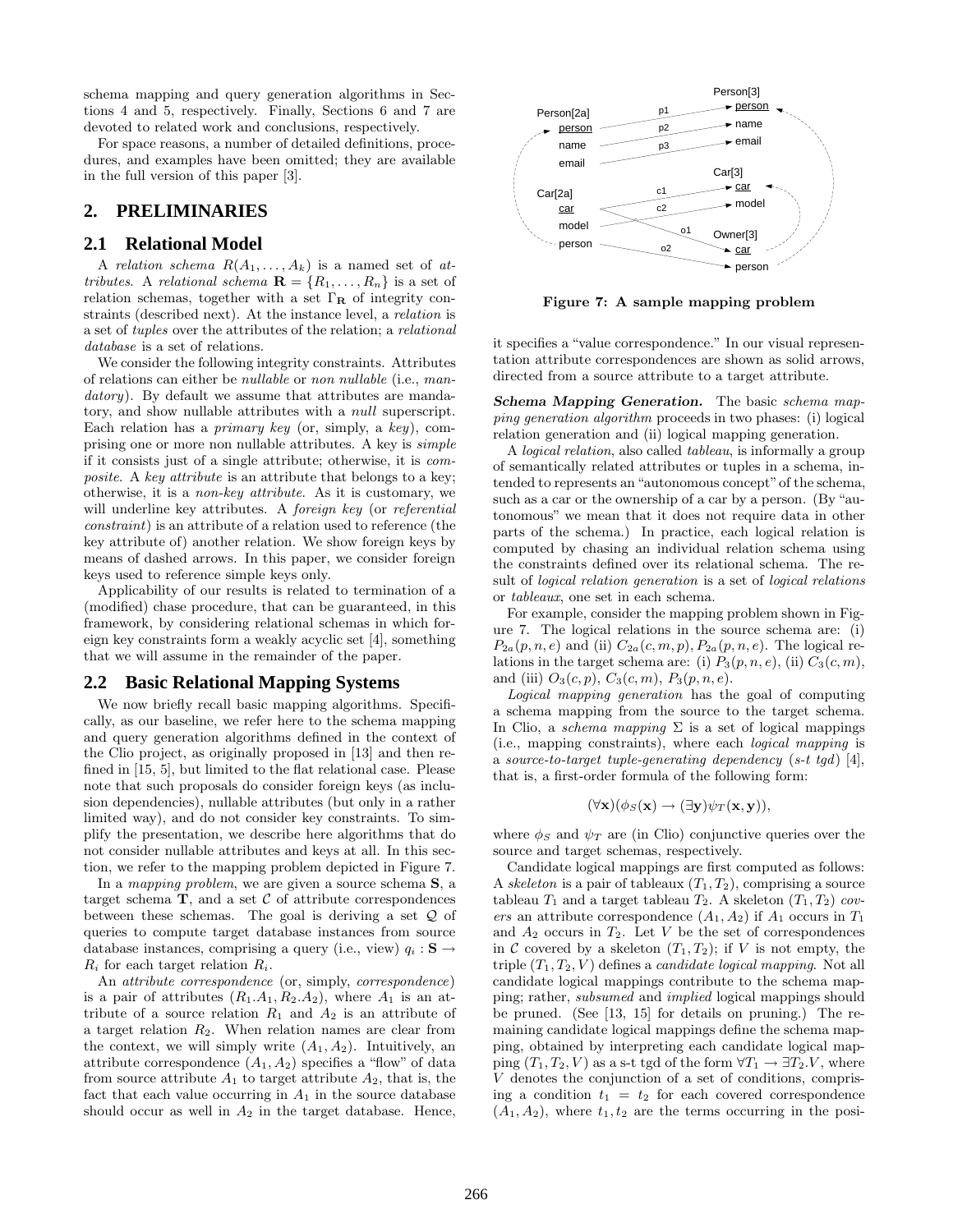tions respectively corresponding to attributes  $A_1, A_2$ .

For example, the application of the above logical mapping generation algorithm to the mapping problem depicted in Figure 7 leads to the following schema mapping:

$$
P_{2a}(p, n, e) \rightarrow P_3(p, n, e)
$$
  

$$
C_{2a}(c, m, p), P_{2a}(p, n, e) \rightarrow O_3(c, p), C_3(c, m), P_3(p, n, e)
$$

*Query Generation. Query generation* is concerned with the translation of the schema mapping (a set of logical mappings) into a set of queries, comprising a query for each target relation. In the simplest cases, it is sufficient to "reverse" and unfold the various logical mappings, and interpreting the result as a non-recursive Datalog program [1].

For example, for the mapping problem depicted in Figure 7, we obtain the following transformation:

$$
P_3(p, n, e) \leftarrow P_{2a}(p, n, e)
$$
  
\n
$$
P_3(p, n, e) \leftarrow C_{2a}(c, m, p), P_{2a}(p, n, e)
$$
  
\n
$$
C_3(c, m) \leftarrow C_{2a}(c, m, p), P_{2a}(p, n, e)
$$
  
\n
$$
O_3(c, p) \leftarrow C_{2a}(c, m, p), P_{2a}(p, n, e)
$$

In more complex cases, logical mappings may comprise existentially quantified variables (i.e., variables that occur in the right-hand side of an implication but not in its lefthand side). In this case, existentially quantified variables are skolemized, by replacing each such variable by a different Skolem functor that depends on all the universally quantified variables that occur in the right-hand side of the logical mapping [15]. Because of this, the resulting transformations are, in general, non-recursive Datalog programs with Skolem functors, where Skolem functors are the mechanism used to specify "invented values" that should occur in the target instance [7].

# **3. REFERENCED-ATTRIBUTE CORRESPONDENCES**

Recall [13, 15] that an *attribute correspondence* (A, B) specifies, intuitively, that each value occurring in source attribute  $A$  should occur in target attribute  $B$  as well. Sometimes, this is a too strong specification. Indeed, it is sometimes the case that only a *subset* of the values occurring in A should appear in B. For instance, in Example 2, A are names of persons, while  $B$  are names of car owners, where the latter are a subset of the former. To the best of our understanding, it is not possible to specify such a correspondence using a traditional value correspondences, even resorting to *filters* [13]. Rather, in our example, we would like to "filter" values with respect to a join condition involving a foreign key defined in the schema. To this end, we introduce a novel type of correspondences, called referencedattribute correspondences, which generalize attribute correspondences.

A *referenced attribute* is an expression  $R_1.A_1 \rightarrow \cdots$  $R_n.A_n$ , where: (i) each  $A_i$  is an attribute of relation  $R_i$ , for  $1 \leq i \leq n$ , and (ii) in each relation  $R_i$ , attribute  $A_i$ references, via a foreign key, the key  $K_{i+1}$  of relation  $R_{i+1}$ , for  $1 \leq i \leq n$ . Intuitively, symbol  $\rightsquigarrow$  denotes the traversal of a foreign key. The referenced attribute is the last (i.e., the rightmost) in the path (e.g.,  $R_n.A_n$  in the above example). Thus, a referenced attribute is an attribute prefixed by a path of foreign keys. The set of values associated with

a referenced attribute comprises only a subset of the values occurring in that attribute, and specifically those values occurring in tuples that can be retrieved by traversing the whole path of foreign keys. For example, in schema  $CARS_3$ of Example 2, referenced attribute  $O_3$ . person  $\rightsquigarrow$  P<sub>3</sub>. name denotes the names of car owners.

A *referenced-attribute correspondence* (or *r-a correspondence*) is a pair  $(\pi_1, \pi_2)$ , where  $\pi_1, \pi_2$  are, respectively, referenced attributes over the source and target schema. For example,  $(O_3.person \rightarrow P_3.name, C_1.name)$ . Intuitively, such r-a correspondence specifies that all values occurring in the source referenced attribute  $\pi_1$  should occur in the target referenced attribute  $\pi_2$  as well.

The management of r-a correspondences in mapping algorithms is as follows. We first need to define notions related to coverage. To this end, a referenced attribute  $R_1.A_1 \rightarrow$  $\ldots \rightarrow R_n.A_n$  is *covered* by a tableau T if the following conditions are satisfied: (i)  $T$  contains relation atoms for  $R_1,\ldots,R_n$ , and (ii) T contains, for  $1 \leq i \leq n$ , equality conditions  $t(R_i.A_i) = t(R_{i+1}.K_{i+1})$ , where  $t(R.A)$  denotes the term occurring in the relation atom for  $R$  in the position for attribute  $A$  and  $K_{i+1}$  denotes the key attribute of relation  $R_{i+1}$ . Then, a r-a correspondence  $(\pi_1, \pi_2)$  is *covered* by a skeleton  $(T_1, T_2)$  if referenced attributes  $\pi_1, \pi_2$  are respectively covered by tableaux  $T_1, T_2$ .

Then, each *candidate logical mapping* is defined as a triple  $(T_1, T_2, V)$ , where V is the (non-empty) set of correspondences covered by skeleton  $(T_1, T_2)$ . If a candidate logical mapping  $(T_1, T_2, V)$  is not pruned, then it contributes to a logical mapping in the schema mapping, a s-t tgd of the form  $\forall T_1 \rightarrow \exists T_2.V$ , where V denotes the conjunction of a set of conditions, comprising, for each covered referencedattribute correspondence  $(R_1, A_1 \leadsto \ldots \leadsto R_n, A_n, R'_1, A'_1 \leadsto R'_1, A'_1 \leadsto R'_1, A'_1 \leadsto R'_1, A'_1 \leadsto R'_1, A'_1 \leadsto R'_1$  $\ldots \rightarrow R'_m, A'_m$ , a condition  $t_n = t'_m$ , where  $t_n, t'_m$  are the terms occurring in the positions respectively corresponding to referenced attributes  $A_n, A'_m$ .

*Example 3.* Figure 8 shows a mapping problem involving a referenced-attribute correspondence. This is a variant of the problem considered in Example 2, in which attribute *name* in the target schema is mandatory rather than nullable and, of course, a r-a correspondence for names of car owners is used instead of a traditional attribute correspondence.

For this mapping problem, current mapping algorithms, modified with the above definition of r-a correspondence and the related notion of coverage, are able to compute the fol-



**Figure 8: A referenced-attribute correspondence**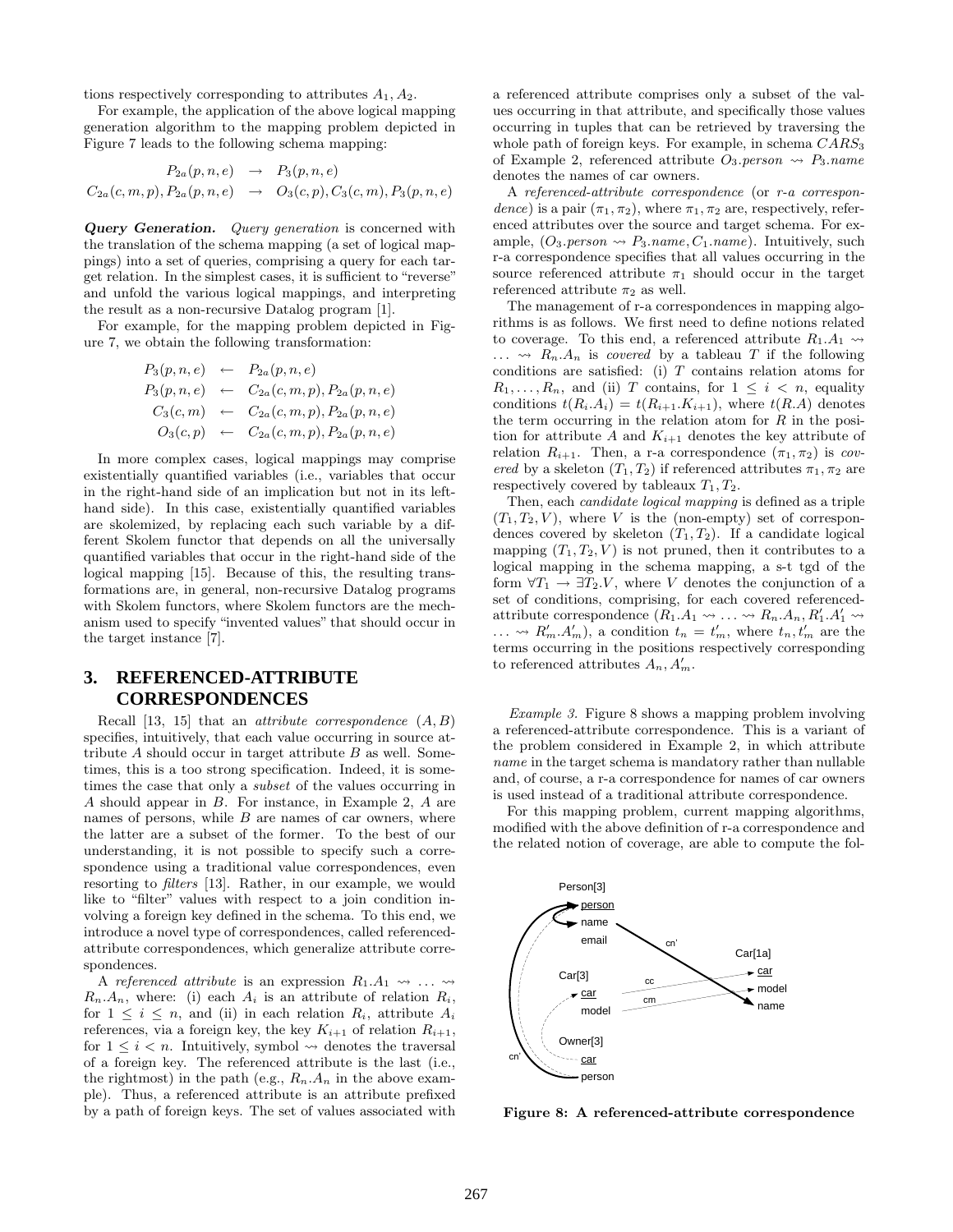lowing schema mapping:

$$
O_3(c, p), C_3(c, m), P_3(p, n, e) \rightarrow C_{1a}(c, m, n)
$$
  

$$
C_3(c, m) \rightarrow C_{1a}(c, m, n')
$$

This is the best possible schema mapping for this problem. Note that the use of a traditional correspondence rather than a r-a correspondence would have led to the generation of the following undesired additional logical mapping, which intuitively specifies that an invented car is needed for each person:

$$
P_3(p,n,e) \rightarrow C_{1a}(c',m',n)
$$

From the schema mapping above, our query generation algorithm (described in Section 5) is then able to compute the following transformation, which does not invent cars, and invents names for car owners only for cars without a real owner (remind that owner names are mandatory in the target schema):

$$
C_{1a}(c, m, n) \leftarrow O_3(c, p), C_3(c, m), P_3(p, n, e)
$$
  
\n
$$
OC_{tmp}(c) \leftarrow O_3(c, p), C_3(c, m), P_3(p, n, e)
$$
  
\n
$$
C_{1a}(c, m, f_N(c)) \leftarrow C_3(c, m), \neg OC_{tmp}(c) \square
$$

A referenced attribute is equivalent to a traditional attribute if its prefix path of foreign keys is empty. Similarly, an r-a correspondence is semantically equivalent to a traditional attribute correspondence if both its referenced attributes are just ordinary attributes. In this sense, r-a correspondences generalize traditional attribute correspondences.

We feel that referenced-attribute correspondences have a natural and intuitive semantics, since they specify correspondences between elements that already exists in the involved schemas (specifically, in each schema, an attribute and a path of foreign keys). Visually, it is possible to specify a r-a correspondence by first drawing an attribute correspondences, and then selecting, in each schema, a path of foreign keys to the relation containing the referenced attribute.

# **4. SCHEMA MAPPING GENERATION — WITH NULLABLE ATTRIBUTES**

First of all, let us consider the role of null values and invented values in the context of schema mapping. In general, *null values* and *nullable attributes* are mechanisms for dealing with incomplete information (see, e.g., [1]). In databases, null values are usually used with the following three main possible semantics: *nonexistent* ("John hasn't a car"), *unknown* ("John has a car, but we don't know which one"), *no-information* ("we don't know if John has a car"). Given the possibility to introduce new invented values in a target instance, we adopt the *unknown* semantics for *invented values* (also called *labeled nulls*), and use the *no-information* semantics for *null values* (also called *unlabeled nulls*). Intuitively, an invented value (to be used in a target instance) denotes a required but unknown value; it is therefore essentially a "placeholder" for a value that should be supplied in the target instance. On the other hand, a null value in a target instance denotes a value that is not available in the source instance and it is not required in the target.

In our framework, we need to consider nullable attributes (mainly) in the context of schema mapping generation, while keys need to be considered (mainly) in the context of query

generation. We therefore extend the basic relational schema mapping generation algorithm outlined in Section 2.2 to take into account nullable attributes. Our management of nullable attributes is based on the following extensions to baseline algorithms: (i) each logical relation can be based on a different combination of null/non-null values for nullable attributes — we define a different notion of tableaux and a modified chase procedure to compute logical relations; (ii) while candidate logical mappings are still based on pairs of logical relations, we extend logical mapping generation mainly by means of novel pruning rules, to be used together with the subsumption and implication rules, to select the meaningful logical mappings. These topics are analyzed in the following subsections. We assume that the reader is familiar with notions related to the standard chase procedure (see, e.g.,  $[1]$ ).

#### **4.1 Logical Relation Generation**

Logical relations are computed separately in each individual schema. In basic logical relation generation, each logical relation (or tableau) is computed by applying a standard chase procedure to each individual (base) relation of a schema. In presence of nullable attributes, we consider partial tableaux, a variant of the notion of tableaux, and a modified chase procedure, to compute such partial tableaux.

An (ordinary) *tableau* [1] is a set of *relational atoms* — of the form  $R(x_1,...,x_n)$ , where R is a relation name and the <sup>x</sup>*i*'s are variables — together with a set of *constraint atoms*  $\sim$  of the form  $x_i = x_j$ . A *partial tableau*, apart from relational and constraint atoms as in an ordinary tableau, can also contain *null atoms* and *non-null atoms* — respectively of the form  $x_i = null$  and  $x_i \neq null$ , where  $x_i$  is a variable bound to some nullable attribute.

Our logical relations are computed, as partial tableaux, each starting from a base relation, by means of a *modified chase* procedure, as follows. Given a partial tableau T and a constraint/dependency  $\sigma$ , the result of chasing T with respect to  $\sigma$  is defined by means of the following rules (as usual, we refer to an ordering  $\prec$  on variables):

- **null rule** Let  $\sigma = \text{nullable}(R.A)$  (i.e., attribute A is nullable in a relation R),  $R(u)$  be a relational atom in T, and assume that neither  $A = null$  nor  $A \neq null$  occur in T. The *result of applying*  $\sigma$  *to*  $R(u)$  *in* T produces two partial tableaux, T' and T'', where  $T' = T \cup \{A =$ null} and  $T'' = T \cup \{A \neq null\}.$
- **fd rule** Let  $\sigma = R : X \to A$  be a functional dependency (in particular, a key constraint) over a relation R, and let  $R(u)$ ,  $R(v)$  be two relational atoms in T such that  $u.X = v.X$  and  $u.A. \neq v.A$ . Let x be the least variable in  $\{u.A, v.A\}$  under the ordering  $\prec$ , and y be the other one. Call  $\theta$  the substitution that maps y to x and is the identity elsewhere. The *result of applying* σ *to*  $R(u)$ ,  $R(v)$  *in* T is the partial tableau  $\theta(T)$  if  $x \neq y \notin$ T, and  $\perp$  otherwise.
- **ind rule** Let  $\sigma = R.X \subseteq S.Y$  be an inclusion dependency (in particular, a foreign key constraint), let  $R(u)$  be a relational atom in T, and suppose that, for each  $x \in X$ , either attribute  $x$  is mandatory in  $R$  or  $T$  contains a non-null atom  $u.x \neq null$ . Moreover, suppose that T does not contain any relational atom  $S(v)$  such that  $v.Y = u.X$ . Let w be a free tuple over S such that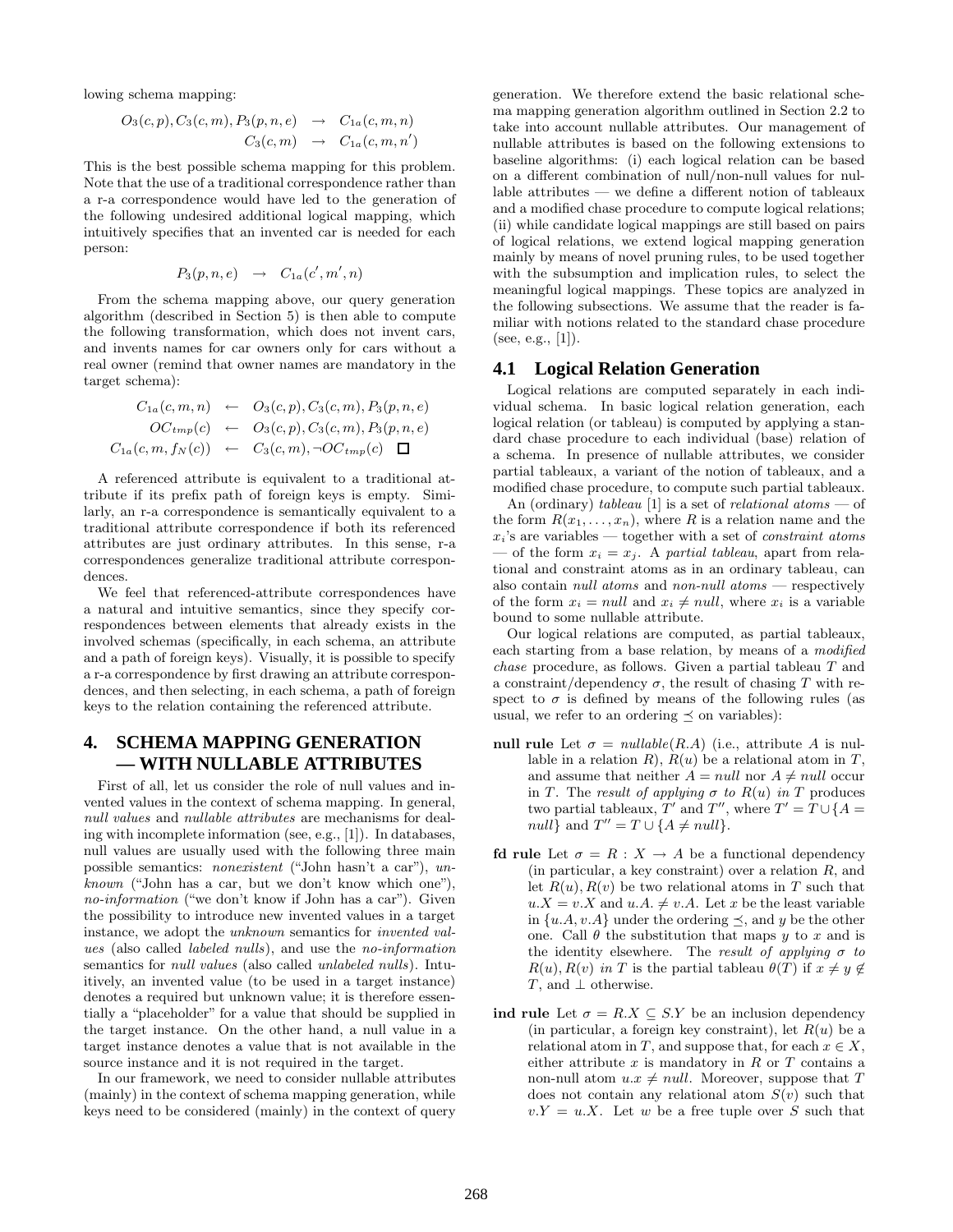$w.Y = u.X$  and w has distinct new variables in all attributes not in Y (that are greater than all variables occurring in T). Then, "the" *result of applying*  $\sigma$  *to*  $R(u)$  *in* T is the partial tableau  $T' = T \cup \{S(w)\}.$ 

Note that there are two main differences with respect to the basic logical relation generation algorithm: (i) a nullable attribute can split a partial tableau into two distinct partial tableaux (one in which the attribute is null, the other one in which the attribute is not null); and (ii) it is possible to traverse a foreign key only if the referencing attribute is mandatory or it is nullable and non-null.

To guarantee termination of the above modified chase procedure, we assume that the integrity constraints over the involved relational schemas comprise only primary key constraints, foreign key constraints (used to reference simple keys and forming a weakly acyclic set [4]), and nullable attribute constraints.

*Example 4.* Consider the target schema  $CARS_2$  shown in Figure 1. Logical relations for schema  $CARS_2$  are the following (partial tableaux can still be considered as "autonomous concepts" or "representative instances" of a schema): (i)  $P_2(p, n, e)$ : persons (unrelated to cars); (ii)  $C_2(c, m, p), p =$ null: cars without an owner; and (iii)  $C_2(c, m, p)$ ,  $p \neq null$ ,  $P_2(p, n, e)$ : owned cars, with their owner.  $\Box$ 

If we apply our modified chase procedure to a base relation R, in general we obtain a set  $\mathbf{T}_R = \{T_1, \ldots, T_n\}$  of partial tableaux. Note also that each partial tableau can also be considered as a conjunctive query (called *tableau query* in [1]), possibly with null and non-null conditions. Intuitively, these partial tableaux, seen as queries, form a "partition" of relation  $R$ , in the following sense: (i) partial tableaux in **T**<sub>*R*</sub> are partially disjoint, that is,  $T_i \cap T_j = \emptyset$ if  $i \neq j$  (over databases satisfying the schema constraints); and (ii)  $R = T_1 \cup \ldots \cup T_n$ .

#### **4.2 Logical Mapping Generation**

As in basic logical mapping generation, this phase proceeds as follows: (i) skeletons are computed by coupling each source logical relation with each target logical relation; (ii) candidate logical mappings are computed from those skeletons covering at least one correspondence; (iii) some candidate logical mappings are pruned; (iv) the schema mapping is defined from the remaining logical mappings. However, there are a number of differences in our novel algorithm, which we will describe in order. (A number of conclusions in this section are motivated by a case-by-case reasoning, described in the full version of the paper [3].)

*Computing Candidate Logical Mappings.* In the basic framework, an attribute occurring in a tableau is said to be *covered* by the tableau. With nullable attributes, partial tableaux, and referenced-attribute correspondences, a more complex notion of coverage is needed.

Consider an attribute  $A$  of a relation  $R$  and a partial tableau T. The *coverage level of* A (or of a variable bound to A, thereof) *in* T can be one of the following:

- mand, if A occurs in T and it is mandatory in  $R$ ;
- null, if A occurs in T, it is nullable in R, and T contains the null condition  $A = null;$

• nonnull, if A occurs in T, it is nullable in R, and  $T$ contains the non-null condition  $A \neq null$ ;

• none, if A does not occur in  $T$ .

Then, the *coverage level* of a referenced attribute  $R_1.A_1 \rightarrow$  $\ldots \rightsquigarrow R_n.A_n$  in  $\overline{T}$  is defined as the coverage level of  $R_n.A_n$ , provided that all previous attributes  $R_1.A_1, \ldots, R_{n-1}.A_{n-1}$ in the path are covered with level mand or nonnull; otherwise, the coverage level of the referenced attribute is none.

The *coverage degree of a referenced-attribute correspondence*  $(\pi_1, \pi_2)$  by a skeleton  $(T_1, T_2)$  is a pair  $(c_1, c_2)$ , where each  $c_i$  is the coverage level of referenced attribute  $\pi_i$  in tableau <sup>T</sup>*i*. Of course, this definition applies also to traditional attribute correspondences.

A skeleton  $(T_1, T_2)$  *covers* a referenced-attribute correspondence  $(\pi_1, \pi_2)$  (or an attribute correspondence  $(A_1, A_2)$ ) if the coverage degree of the correspondence is  $(c_1, c_2)$ , both  $c_1$  and  $c_2$  are different from none, and  $(c_1, c_2)$  is different from (null, mand).

Let  $\boldsymbol{V}$  be the set of correspondences covered by a skeleton  $(T_1, T_2)$ . As in basic logical mapping generation, if V is not empty, the triple  $(T_1, T_2, V)$  defines a *candidate logical mapping*. However, not all candidate logical mappings will contribute to the resulting schema mapping: some of them need to be pruned.

**Pruning.** The pruning phase of candidate logical mappings is based on the following steps: (i) pruning related to nullable attributes; (ii) pruning based on subsumption; (iii) pruning based on implication; (iv) pruning based on non-null extension. Let us consider the various steps individually.

*Pruning Related to Nullable Attributes.* A candidate logical mapping  $(T_1, T_2, V)$  should be pruned if it satisfies one of the following conditions:

- $\bullet$  there is a correspondence in  $V$  having coverage degree (nonnull, null), (mand, null), or (null, nonnull) this rule is motivated by the fact that, if there exists such a candidate logical mapping  $m$ , by the logical relation generation algorithm, there should also be a different but preferable candidate logical mapping  $m'$ ;
- there is a target variable/attribute  $A_2$  in  $T_2$  that satisfies the following conditions: (i) attribute  $A_2$  is nullable and non-null; (ii) there is no foreign key defined from attribute attribute  $A_2$ ; and (iii)  $A_2$  is not bound to any variable/attribute in  $T_1$  — in this case, we are guaranteed that there is a preferred candidate logical mapping in which a null value is assigned to  $A_2$  (note that this would not be the preferred semantics if a foreign key starts from attribute  $A_2$ ).

*Pruning Based on Subsumption and on Implication.* As in the basic logical mapping generation, subsumed and implied mappings should be pruned [13, 15].

The basic pruning procedure of the baseline algorithms, based on subsumption and implication, is still valid in our extended algorithm, provided that we re-define the notion of sub-tableau for partial tableaux. A partial tableau  $T'$  is a *sub-tableau* of a partial tableau T (written  $T' \leq T$ ) if: (i) the relational atoms of  $T'$  are a superset of the relational atoms in  $T$ ; (ii) the constraint atoms (conditions) in  $T'$  are also a superset of those in  $T$  or they imply them; (iii) the null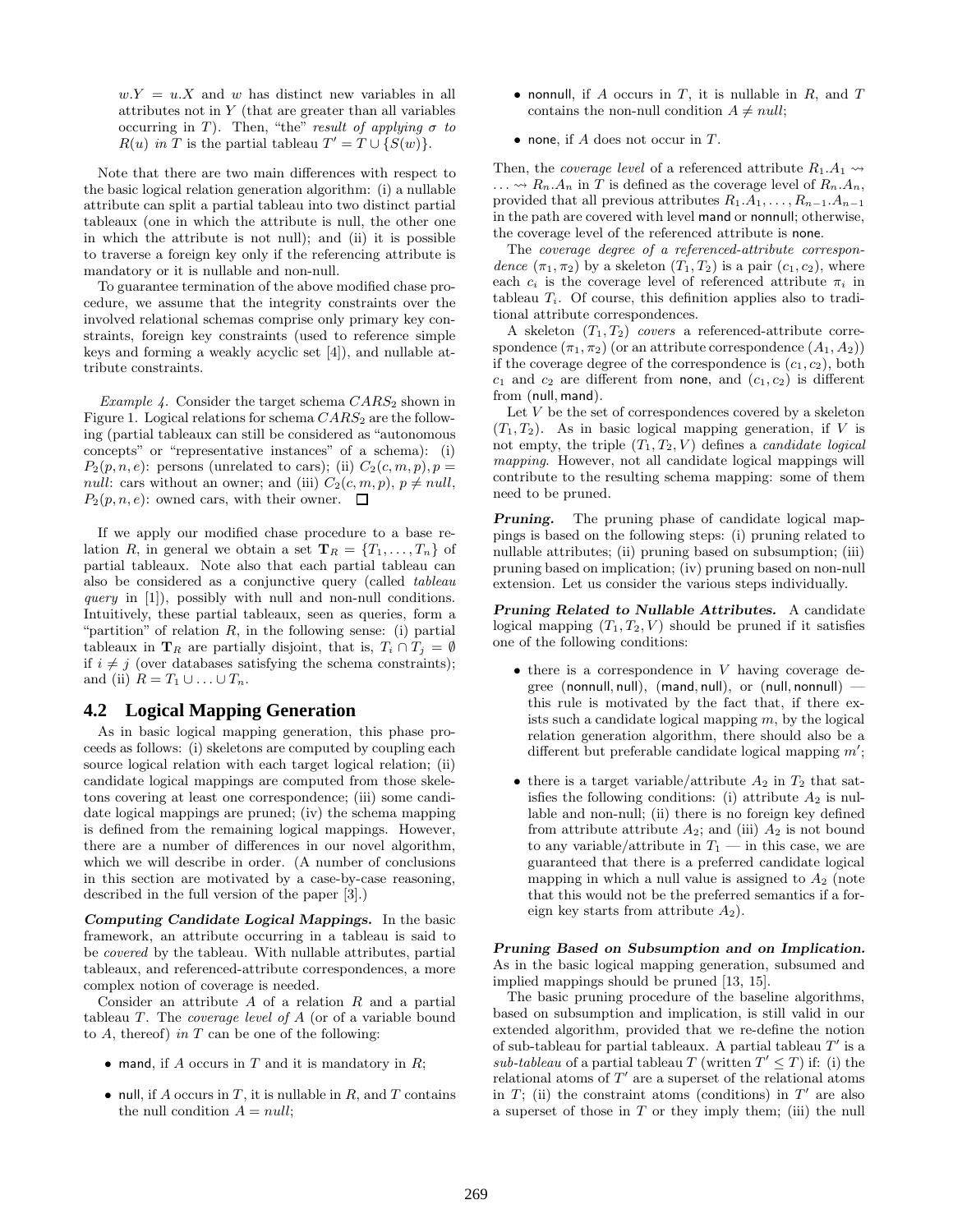conditions in  $T'$  are also a superset of those in  $T$ ; and (iv) the non-null conditions in  $T'$  are also a superset of those in T (in each point, possibly after some renaming of variables). Moreover, T' is a *strict sub-tableau* of T (written  $T' < T$ ) if  $T' \leq T$  and the relational atoms in  $T'$  are a strict superset of those in  $T$ .

A candidate logical mapping  $m' = (T'_1, T'_2, V')$  is *subsumed* by another candidate logical mapping  $m = (T_1, T_2, V)$  if  $T_1'$ and  $T_2'$  are respective sub-tableaux of  $T_1$  and  $T_2$  (with at least one being strict), and  $V = V'$ . We prune m' since it covers the same set of correspondences that are covered by the "smaller" (and more general) logical mapping m.

A candidate logical mapping  $m = (T_1, T_2, V)$  is *implied* by a candidate logical mapping  $m' = (T'_1, T'_2, V')$  whenever  $T_1 = T'_1$  and  $T'_2$  is a sub-tableau of  $T_2$  (this implies  $V' \supseteq V$ ). Intuitively, all target components (relational atoms, with their additional condition atoms) that are asserted by  $m$  are asserted by  $m'$  as well (with the same conditions).

*Pruning Based on Non-Null Extension.* First, note that each partial tableaux can be depicted as a rooted graph (or a rooted tree, if foreign keys are acyclic), in which nodes represent relational atoms, arcs represent traversals of foreign keys, and the root is the base relation from which the chase procedure has been started from. Let  $T$  and  $T'$  be two distinct partial tableaux obtained by chasing a same base relation R (as described in Section 4.1). We say that  $T'$  is a *non-null extension* of T (written  $T' \prec T$ ) if T can be obtained from  $T'$  by pruning the corresponding rooted graph over one or more nullable foreign keys, with null values for such foreign keys in T where, for the same attributes,  $T'$ associates non-null values.

For example, with respect to partial tableaux over schema  $CARS_2$  of Example 4, it turns out that  $C_2(c, m, p), p \neq null$ ,  $P_2(p, n, e)$  is a non-null extension of  $C_2(c, m, p)$ ,  $p = null$ .

Non-null extension is similar to, but different from, the sub-tableau relationship. We need further pruning rules, based on non-null extension, which are similar to, but different from, subsumption and implication.

Let  $m = (T_1, T_2, V)$  and  $m' = (T'_1, T'_2, V')$  be two candidate logical mappings such that: (i)  $T_1 = T'_1$  and (ii)  $T'_2 \prec T_2$  $(T'_2$  is a non-null extension of  $T_2$ ); then: (a) if  $V = V'$ , candidate logical mapping  $m'$  should be pruned, and (b) otherwise  $(V \subset V')$ , candidate logical mapping m should be pruned.

This pruning rule aims at avoiding the generation, in the target instance, of "useless tuples"made of null and invented values only (for case (a)) or containing tuples stating partially duplicate and less informative facts (for case (b)).

*Actual Schema Mapping Generation.* After pruning, there are a number of remaining candidate logical mappings. If a candidate logical mapping  $(T_1, T_2, V)$  has not been pruned, it contributes to a logical mapping in the schema mapping having the form  $\forall T_1 \rightarrow \exists T_2.V$ , where:  $T_1$ is the source partial tableau (null and non-null conditions included);  $T_2$  is obtained by the target partial tableau by dropping its null and non-null conditions; and V denotes the conjunction of a set of conditions, as described in Sections 2.2 and 3.

*Example 5.* Consider again the mapping problem of Example 1, depicted in Figure 1.

There are seven candidate logical mappings, as follows:

$$
S_1: P_3(p, n, e) / P_2(p, n, e) / p_1, p_2, p_3
$$

- *S*<sub>2</sub>:  $O_3(c, p), C_3(c, m), P_3(p, n, e)$  /  $P_2(p, n, e)$  /  $p_1, p_2, p_3$
- *S*<sub>3</sub>:  $C_3(c, m)$  /  $C_2(c, m, p)$ *, p* = *null* /  $c_1$ *, c*<sub>2</sub>
- *S*<sub>4</sub>:  $O_3(c, p), C_3(c, m), P_3(p, n, e)$  /  $C_2(c, m, p), p = null$ *c*1*, c*2*, o*<sup>1</sup>
- *S*<sub>5</sub>: *C*<sub>3</sub>(*c, m*) / *C*<sub>2</sub>(*c, m, p*)*, p*  $\neq$  *null, P*<sub>2</sub>(*p, n, e*) / *c*<sub>1</sub>*, c*<sub>2</sub>
- *S*<sub>6</sub>:  $P_3(p, n, e)$  /  $C_2(c, m, p), p \neq null, P_2(p, n, e)$  /  $p_1, p_2, p_3$
- *S*7: *O*3(*c, p*)*, C*3(*c, m*)*, P*3(*p, n, e*) /  $C_2(c, m, p), p \neq null, P_2(p, n, e) / p_1, p_2, p_3, c_1, c_2, o_1, o_2$

Candidate logical mapping  $S_4$  should be excluded (either because of pruning related to nullable attributes, or because of pruning on non-null extension, wrt  $S_7$ ).  $S_2$  and  $S_6$  are subsumed by  $S_1$ . There are no implied candidate logical mappings.  $S_5$  should be excluded because of pruning on non-null extension (wrt  $S_3$ ).

Therefore, the computed schema mapping is the following:

$$
P_3(p, n, e) \rightarrow P_2(p, n, e)
$$
  
\n
$$
C_3(c, m) \rightarrow C_2(c, m, p')
$$
  
\n
$$
O_3(c, p), C_3(c, m), P_3(p, n, e) \rightarrow C_2(c, m, p),
$$
  
\n
$$
P_2(p, n, e) \square
$$

#### **4.3 Discussion**

Algorithm 1 summarizes our schema mapping generation procedure. We have underlined differences with respect to the baseline algorithm described in Section 2.2.

Algorithm 1 (Schema Mapping Generation). **Input:** *Source schema* **S***, with constraints* Γ**S***; target schema* **T***, with constraints* Γ**T***; set* C *of referenced-attribute correspondences.*

**Output:** *Schema mapping, a set of logical mappings.*

- *1. Logical Relation Generation. Compute all source and target logical relations as the partial tableaux obtained by chasing (use modified chase procedure) individual relations*  $i$ *n* **S** *and* **T** *with*  $\Gamma$ **S** *and*  $\Gamma$ **T***, respectively.*
- *2. Identify Candidate Logical Mappings. For each skeleton*  $(T_1, T_2)$ *, compute set*  $V$  *of correspondences covered by the skeleton (use modified notions related to coverage); if V is non-empty, define a candidate logical mapping*  $(T_1, T_2, V)$ *.*
- *3. Pruning. Perform pruning related to nullable attributes. Prune those candidate logical mappings that are subsumed by other candidate logical mappings. Prune those candidate logical mappings that are implied by other remaining candidate logical mappings. Prune the remaining candidate logical mappings according to non-null extensions.*
- *4. Actual Schema Mapping Generation. Generate a logical mapping from each remaining candidate logical mapping.*

Each schema mapping computed by our mapping generation procedure is a set  $\Sigma$  of logical mappings, each a sourceto-target tuple-generating dependency [4] of the form:

$$
(\forall \mathbf{x})(\phi_S(\mathbf{x}) \rightarrow (\exists \mathbf{y}) \psi_T(\mathbf{x}, \mathbf{y})),
$$

where  $\phi_S$  is a conjunctive query over the source schema, possibly with null and non-null conditions, and  $\psi_T$  is a conjunctive query over the target schema. We call  $\phi_S$  and  $\psi_T$ , respectively, the *premise* and the *consequent* of the logical mapping. Among the integrity constraints defined over the source and target schemas, our algorithm takes into consideration nullable attributes and foreign keys. Keys are ignored by our schema generation procedure; they will be taken into account by our query generation algorithm.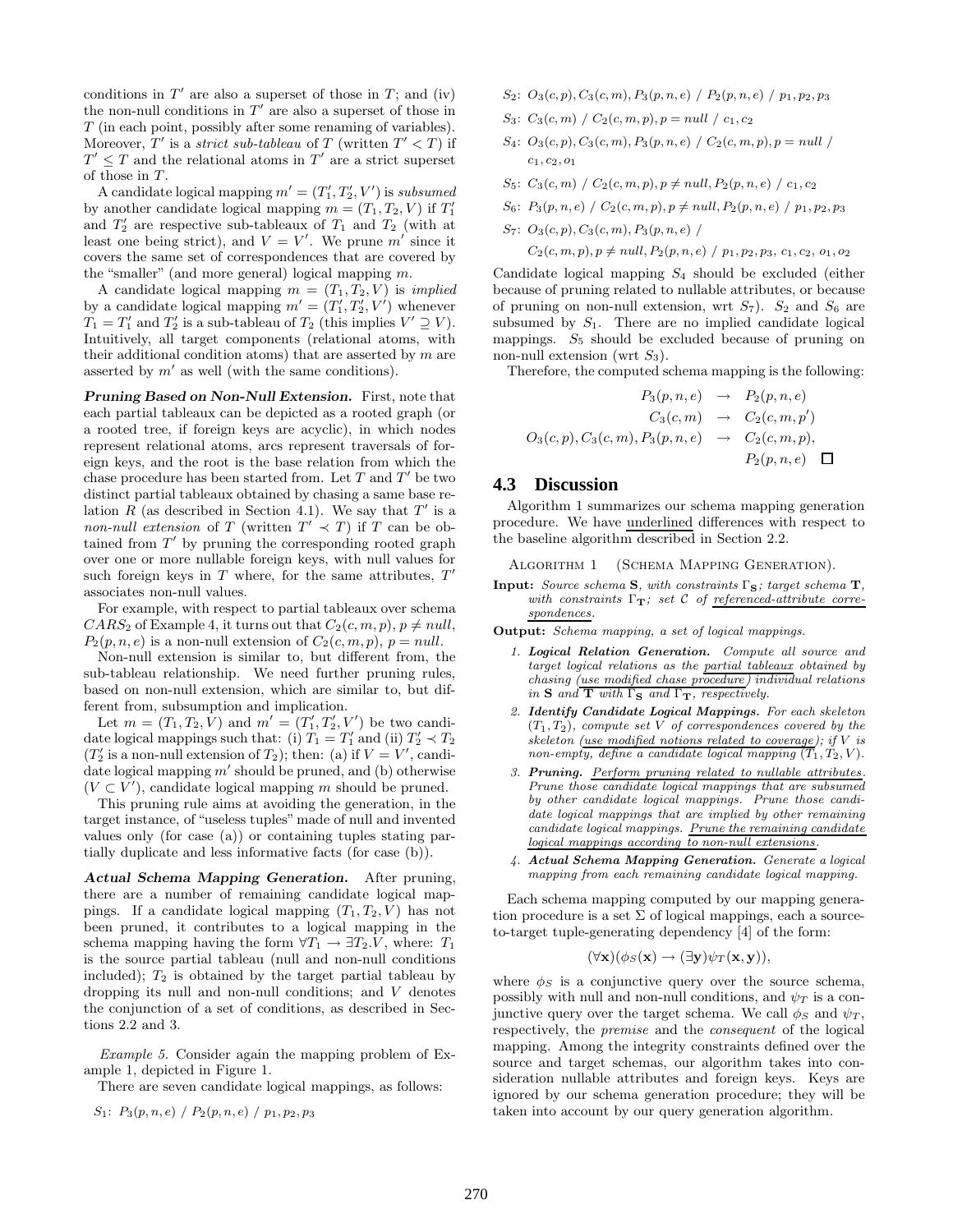## **5. QUERY GENERATION — WITH KEYS**

We now extend the basic relational query generation algorithm outlined in Section 2.2. The main extension consists in an additional intermediate processing step, concerning the management of key constraints. This step is positioned after mapping skolemization and before actual query generation.

The novel additional step aims at either ensuring satisfaction of target key constraints or unveiling unsatisfiability of such keys, provided that all integrity constraints over the source schema are satisfied. (When target key constraints are unsatisfiable, we simply signal such inconsistency of the mapping and stop; finding possible repairs of the mapping in such a case is out of the scope of this paper.) This step is based on the following activities: (i) check whether each individual logical mapping is consistent with target key constraints; (ii) identify possible key conflicts between groups of logical mappings, having the same target relation in the consequent of the mapping; (iii) try to resolve the identified key conflicts, by rewriting conflicting logical mappings.

As running example for introducing issues related to query generation, we refer to the mapping problem of Examples 1 and 5, depicted in Figure 1.

*Logical Mapping Skolemization and Rewriting.* We first skolemize logical mappings, as follows. Let  $m$  be a logical mapping, and  $y$  be an existentially quantified variable occurring in the consequent of  $m$ . If  $y$  occurs only in a position for a nullable attribute, we replace  $y$  with *null*. Otherwise, y occurs at least once in a position for a mandatory attribute. In this case, we skolemize  $y$  by replacing all occurrences of y with a new Skolem functor  $f_{m,y}(\mathbf{w})$ , as follows. A different Skolem function <sup>f</sup>*m,y* is used for each different logical mapping  $m$  and existentially quantified variable variable y. Moreover, **w** is a set of terms chosen as follows. With logical mappings computed by our schema mapping generator, there are only two cases: (i)  $y$  is bound only to a key attribute (in the relational atom for the "root" relation of the target tableau); or (ii)  $y$  is bound to a non-key attribute (note that, in this case,  $y$  can also be bound to a key attribute). In case (i), **w** consists of all universally quantified variables occurring in logical mapping  $m$  (or, equivalently, of the variable(s) bound to the key attribute(s) of the "root" relation of the source tableau). In case (ii), **w** consists of the term(s) bound to the key attribute(s) of the single relational atom in which y occurs in a non-key attribute position. (Note that this can lead to nested Skolem terms.)

We use a skolemization procedure different from the one adopted by [13, 15] and described in Section 2.2, motivated by the goal of managing target key constraints and the consequent need to possibly obtain functional mappings.

After this step, skolemized logical mappings are in the form  $\phi_i(\mathbf{x}) \to \psi_i(\mathbf{x})$ , i.e., they do no more contain existentially quantified variables. Moreover,  $\psi_i$  may now contain Skolom functors and pull conditions Skolem functors and null conditions.

We then rewrite each individual logical mapping  $m =$  $\phi_i(\mathbf{x}) \to \overline{\psi}_i(\mathbf{x})$  as a set  $\{\phi_i(\mathbf{x}) \to \overline{\psi}_{i,j}(\mathbf{x})\}$  of logical mappings, each having the same premise  $\phi_i(\mathbf{x})$  of m, but each having a single relational atom in the consequent  $\psi_{i,j}(\mathbf{x})$ , with the related null conditions. (Note that  $i$  refers to the original logical mapping  $m_i$  in  $\Sigma$ , and j to a single consequent of  $m_i$ .) We denote by  $\overline{\Sigma}$  the resulting set of unitary skolemized logical mappings.

*Example 6.* Consider the logical mappings of Example 5. By rewriting them, we obtain the following "unitary" logical mappings:

$$
P_3(p, n, e) \rightarrow_1 P_2(p, n, e)
$$
  
\n
$$
C_3(c, m) \rightarrow_2 C_2(c, m, null)
$$
  
\n
$$
O_3(c, p), C_3(c, m), P_3(p, n, e) \rightarrow_3 C_2(c, m, p)
$$
  
\n
$$
O_3(c, p), C_3(c, m), P_3(p, n, e) \rightarrow_3 P_2(p, n, e)
$$

Note how we subscribed each implication arrow, to keep track of the provenance of each unitary mapping (this information will be useful next).  $\Box$ 

*Functionality Check.* We say that a unitary logical mapping is *functional* if it can not violate the key constraint of the relational atom in its consequent, provided the source schema constraints are satisfied. For example, the first logical mapping of Example 6 is functional, since the fact that  $p$  is a key for source relation  $P_3$  implies that  $p$  is a key also for target relation  $P_2$ .

The functionality check for a unitary logical mapping  $m =$  $\phi_i(\mathbf{x}) \to \psi_{i,j}(\mathbf{x})$  is performed as follows. Let k be the variable occurring in the position for the key attribute of the relational symbol for  $\psi_{i,j}$ . For each other non-key attribute position v occurring in  $\psi_{i,j}(\mathbf{x})$ , let  $\phi_i^{k,v}(k,v)$  be the projection of  $\phi_i(\mathbf{x})$  over  $k,v$ . Then  $m$  is functional if for each tion of  $\phi_i(\mathbf{x})$  over k, v. Then, m is functional if, for each such variable v,  $\phi_i^{k,v}(k,v) \wedge \phi_i^{k,v}(k',v') \wedge k = k' \wedge v \neq v'$ <br>is unsatisfiable over instances satisfying the source schema is unsatisfiable over instances satisfying the source schema constraints. (Otherwise, we signal an error and stop.)

A minor modification in the procedure is needed to consider composite keys and Skolem functors. (See the full paper for more details [3].)

It turns out that the functionality check can be reduced to an *emptiness* test for a conjunctive query with inequalities, under functional and inclusion dependencies, which, from the form of our logical mappings and of the involved integrity constraints, can be computed by chasing the query with respect to the involved integrity constraints (using our modified chase procedure). Decidability of such a check is a direct consequence of classical results [9, 10].

*Example 7.* Every unitary logical mapping of Example 6 is functional. In particular, functionality of the third mapping is guaranteed by the fact that *car* is a key for both source relations  $O_3$  and  $C_3$ . That mapping would not be functional if a car could have more than one owner.  $\quad \Box$ 

*Identify Key Conflicts.* Even if each individual logical mapping is functional, it is still possible that the whole set of logical mappings is not functional. In particular, two unitary logical mappings  $m = \phi_i(\mathbf{x}) \to \psi_{i,j}(\mathbf{x})$  and  $m' = \phi_{i'}(\mathbf{x}) \to$  $\psi_{i',j'}(\mathbf{x})$  are in conflict if a same target relational symbol  $R$  occurs in their consequent and they can generate tuples having a same key, but different values for other attributes.

We check a potential key conflict between  $m$  and  $m'$  by verifying, for each non-key attribute position  $v$  occurring in  $\psi_{i,j}(\mathbf{x})$  and different from the key k of R, if  $\phi_i^{k,v}(k,v) \wedge$  $\phi_{i'}^{k,v}(k',v') \wedge k = k' \wedge v \neq v'$  is unsatisfiable. If the above  $e_i$ <sup>*i*</sup>, (*i*, *i*, *i*)  $\wedge$  *in* = *i*<sub>1</sub>  $\wedge$  *i*<sub>2</sub>  $\rightarrow$  *i*<sup>6</sup> *i*<sub>2</sub> *i*<sup>6</sup> *i*<sub>2</sub> *i*<sup>6</sup> *i*<sub>2</sub> *i*<sup>6</sup> *i*<sub>4</sub> *i*<sup>6</sup> *i*<sub>4</sub> *i*<sup>6</sup> *i*<sup>6</sup> *i*<sup>6</sup> *i*<sup>6</sup> *i*<sup>6</sup> *i*<sup>6</sup> *i*<sup>6</sup> *i*<sup>6</sup> *i*<sup>6</sup> *i*<sup>6</sup> *i*<sup>6</sup> *i*<sup>6</sup>  $m'$  are *key conflicting over*  $v$ . This check is also decidable.

Not every key conflict causes a real problem. A key conflict between a group of logical mappings is *hard* if the various mappings are intended to copy distinct source values to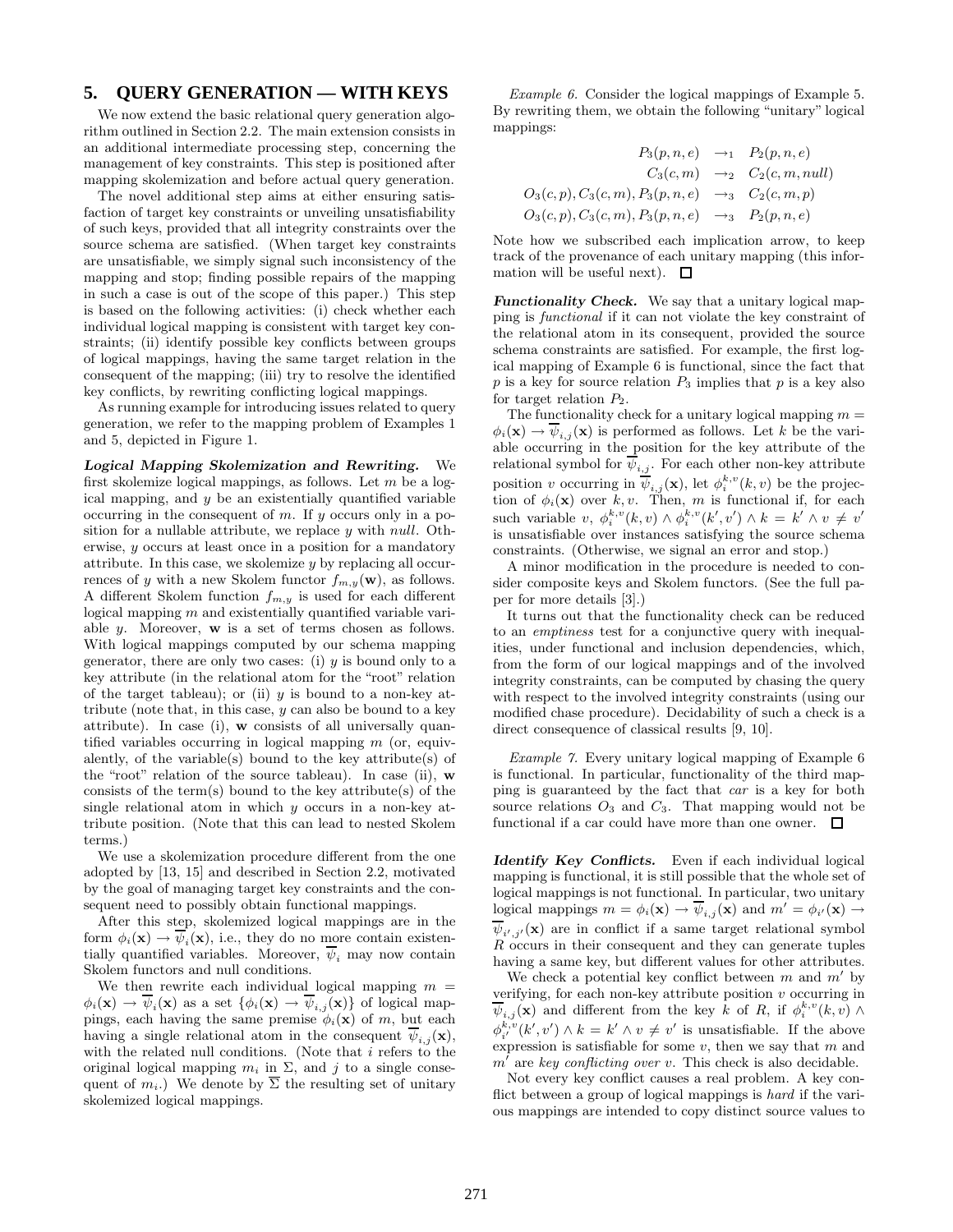the conflicting target attribute. For example, if two mappings can suggest two different owners for a same car. A key conflict is *soft* if at most one of the mappings copies source values to the conflicting target attribute, while other logical mappings move null values and/or invented values.

*Example 8.* Consider again the unitary logical mappings of Example 6. The first and fourth mappings generate tuples over a same target relation  $P_2$ . However, they are not key conflicting. (Indeed, the fourth mapping always generates a subset of the tuples generated by the first mapping.)

On the other hand, the second and third logical mappings are key conflicting over attribute *person*. Indeed, the third logical mapping generates tuples for cars having an owner, with the actual owner in position *person*, while the second logical mapping generates tuples for all cars, always with a null value in position *person*. This key conflict is soft. Note also that these two logical mappings are *not* key conflicting over attribute *model*.

*Resolving (Soft) Key Conflicts.* When we encounter a hard conflict, we signal an error and stop. On the other hand, soft conflicts can sometimes be resolved, as follows.

We first need a "resolution strategy" for soft key conflicts. In what follows, we make the following (natural) assumptions: (i) copying an existing value from the source to the target is preferable to generating a null value or an invented value; and (ii) if it is not possible to copy an existing value from the source to the target in a position for a nullable attribute, a null value is preferable to an invented value. This is consistent with our position stated at the beginning of Section 4.

Let  $\overline{\Sigma}$  be the set of unitary skolemized logical mappings obtained from logical mapping skolemization and rewriting. Assume, without loss of generality, that the sets of variables of the unitary logical mappings in  $\overline{\Sigma}$  are pairwise disjoint.

For each target relation <sup>R</sup>, the *conflicting set* CS*R for* <sup>R</sup> is the set of unitary logical mappings having relational symbol  $R$  in the consequent. Key conflicts happen only among unitary logical mappings in a same conflicting set.

In what follows, we fix a target relation  $R$ , the conflicting set  $CS_R$  for  $R$ , and two different unitary logical mappings  $m, m'$  in  $CS_R$ . Moreover, we write  $key(R)$  to denote the key attribute of relation  $R$ , and  $v$  to denote a non-key attribute of R. We also write  $m \triangleright_v m'$  (or  $m' \triangleleft_v m$ ), if there is a soft key conflict on v between m and  $m'$ , and m is preferable to  $m'$  over v. (E.g., m copies source values and  $m'$  invents new values for v.) Relationship  $\triangleright_v$  is computed during key conflict identification.

The basic key conflict resolution is as follows. First, we consider, in turn, each unitary logical mapping m. Let *preferableTo*(m) the set of the unitary logical mappings in  $CS_R$  that are preferable to  $m$  for at least a non-key attribute:

$$
preferable To(m) = \{m' \in CS_R \mid \exists v : m' \rhd_v m\}.
$$

If  $\text{preferable}\,To(m)$  is not empty, we rewrite m by adding to its premise, with a conjunction,  $k = k' \wedge \neg \phi_{i'}^{key(R)}(k')$  for each unitary logical mapping  $m' \in \text{preferable}$   $To(m)$ , where  $\phi_{i'}^{key(R)}(k')$  is the projection of the premise of m' on  $key(R)$ ,  $\varphi_i$  (*i*) is the projection of the prefinse of *m* on  $\arg(\Omega_i)$ ,<br>and *k* is the variable bound to  $key(R)$  in *m*. Moreover, we add a similar condition  $\hat{k} = k' \wedge \neg \phi_{i'}^{key(R)}(k')$  to the premise of each other unitary logical mapping  $\hat{m}$  that has been obtained from the same "original" logical mapping in been obtained from the same "original" logical mapping in

 $\Sigma$  as m. (k denotes the variable bound to  $key(R)$  in  $\hat{m}$ .)<br>(At the end all unitary logical mannings derived from a (At the end, all unitary logical mappings derived from a same original logical mapping will have the same modified premise, modulo renaming of variables.)

*Example 9.* Consider again the soft key conflict on *person* identified in Example 8. Note that the third mapping is preferable to the second one, since the third mapping copies existing values while the second mapping generates null values in the conflicting position. Hence, we rewrite the second mapping to "disable" it when the third mapping can be applied, i.e., only for cars having an owner. By applying the above procedure, we rewrite the two mappings as follows:

$$
C_3(c, m), \neg \phi_3^c(c) \rightarrow_2 C_2(c, m, null)
$$
  
\n
$$
O_3(c, p), C_3(c, m), P_3(p, n, e) \rightarrow_3 C_2(c, m, p)
$$
  
\nwhere  $\phi_3^c(c)$  is  $\{c \mid O_3(c, p'), C_3(c, m'), P_3(p', n', e')\}$ .  $\square$ 

The above basic resolution procedure is able to deal with mappings that are key conflicting among them in a simple way. However, it is sometimes the case that mappings do key conflict in the following more complex way: mappings are key conflicting over multiple attributes, with different preferences among the mappings with respect to the various involved attributes. To deal with this case, we need an additional step, as follows.

We consider each subset  $M \subseteq CS_R$  of (the unrewritten) unitary logical mappings such that each mapping in  $M$  is preferable to at least one of the remaining mappings in M over at least an attribute. That is, mappings in  $M$  are key conflicting over different attributes in distinct ways, and there is no a single preferred mapping in  $M$ . For such a set  $M = \{m_1, \ldots, m_n\}$  of mappings, we add to the schema mapping an additional unitary logical mapping  $m<sub>M</sub>$ , built as follows:

- The premise of  $m<sub>M</sub>$  is the conjunction of the premises of the mappings in M, plus a set of conditions  $k =$  $k_1 \wedge \ldots \wedge k = k_n$ , where k is a new variable and each  $k_i$ , for  $1 \leq i \leq n$ , is the variable bound to  $key(R)$  in mapping <sup>m</sup>*i*.
- The consequent of  $m_M$  is an atom  $R(k, t_1, \ldots, t_h)$  built as the "fusion" of the consequents of the mappings in  $M$ , as follows: (i)  $k$  is the new variable we introduced in the premise of  $m<sub>M</sub>$ , and it occurs in the consequent in the position for the key attribute of  $R$ ; and (ii) each  $t_i$  (in the position for a non-key attribute  $v_i$  in  $R$ ) is a term bound to attribute  $v_i$  in a mapping  $m_{v_i}$  in M for which there is no other mapping  $m'$  in M such that  $m'$  is preferable to  $m_{v_i}$  over  $v_i$ .

Note that, in the latter item, point (ii), for a position  $v_i$ there can be more mappings that are preferable on  $v_i$ . Any of the preferable terms occurring in position  $v_i$  can be used if the various terms are either all bound to source variables or all bound to null. However, if the preferable terms are Skolem terms, they can be different Skolem terms; in this case, all such Skolem terms in position <sup>v</sup>*i* should be unified. (Skolem term unification is described in the full version [3].)

Moreover, let *preferableTo*(M) the set of unitary logical mappings in  $CS_R - M$  that are preferable to at least a mapping  $m \in M$  for at least a non-key attribute. If  $\text{preferableTo}(M)$  is not empty, we rewrite mapping  $m_M$  by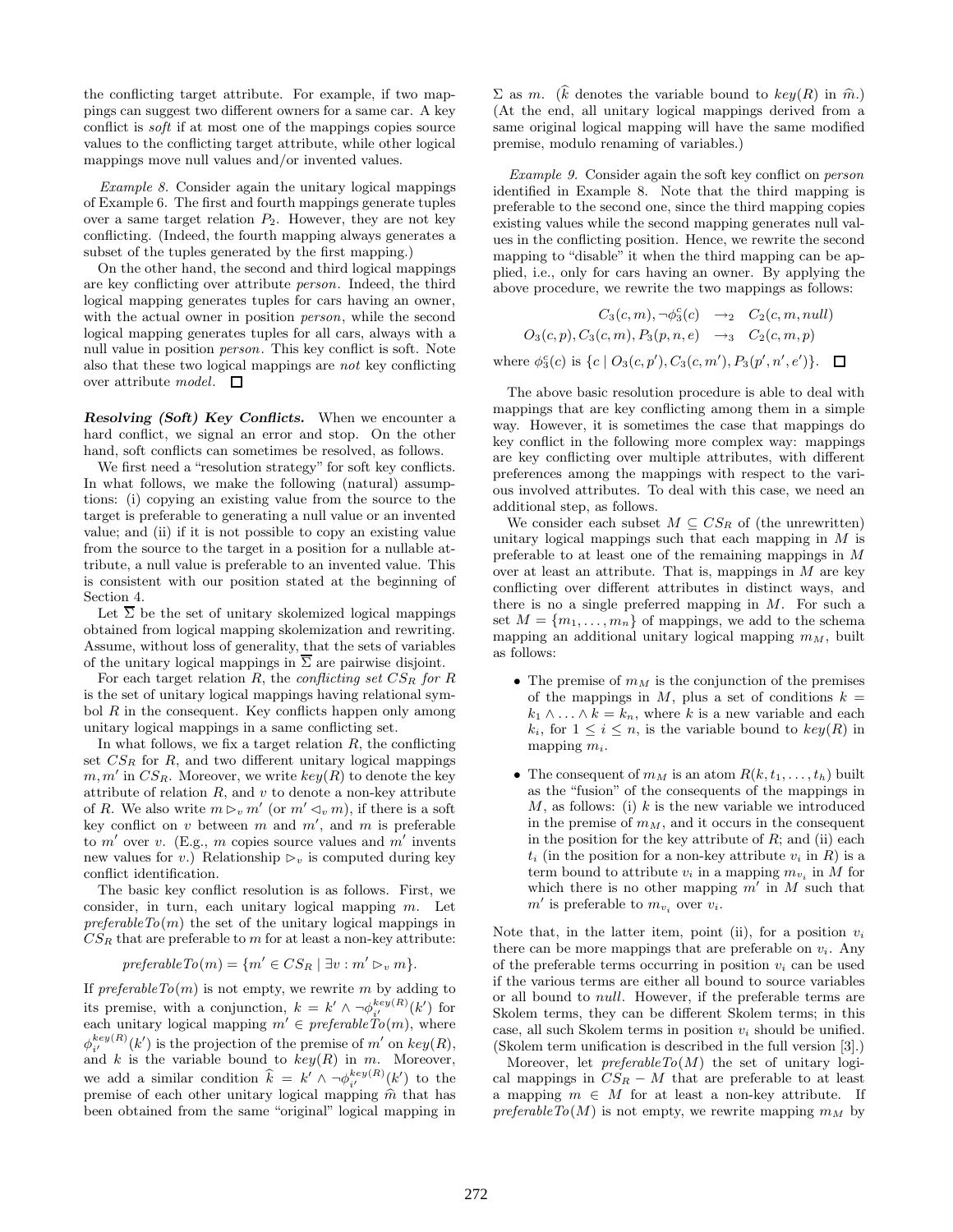adding  $k = k' \wedge \neg \phi_{i'}^{key(R)}(k')$  to its premise, for each unitary  $\log$ io is preferable  $T_0(M)$ , where  $\phi_{i'}^{key(R)}(k')$  is  $\log$  is  $\log P_0(M)$ , where  $\phi_{i'}^{key(R)}(k')$  is the projection of the premise of m' on  $key(R)$ , and k is the variable bound to  $key(R)$  in  $m_M$ .

*Example 10.* Let  $m_1, m_2$  be two soft key conflicting mappings (let  $k$  be the key attribute of  $R$ ), as follows:

$$
m_1: \phi_1(k, a, b) \rightarrow_1 R(k, a, b, c)
$$
  

$$
m_2: \phi_2(k, a, c) \rightarrow_2 R(k, a, b, c)
$$

Assume that  $m_1, m_2$  are key conflicting over attributes b and c, but not over attribute a. Furthermore, assume that  $m_1$  is preferable to  $m_2$  over attribute b, but  $m_2$  is preferable to  $m_1$  over attribute c. (E.g.,  $m_1$  invents new values on c,  $m_2$  propagates null values on b.)

We first rewrite the two mappings as follows:

$$
\begin{aligned}\n\phi_1(k, a, b) \wedge \neg \{\phi_2^k(k)\} &\rightarrow_1 R(k, a, b, c) \\
\phi_2(k, a, c) \wedge \neg \{\phi_1^k(k)\} &\rightarrow_2 R(k, a, b, c)\n\end{aligned}
$$

We then add a new logical mapping that takes into account the case in which the two mappings  $m_1, m_2$  were both applicable; the new mapping picks the best from each individual mapping:

$$
\phi_1(k, a, b) \wedge \phi_2(k', a', c') \wedge k = k' \quad \to_{1,2} \quad R(k, a, b, c') \quad \Box
$$

*Actual Query Generation.* Our schema mapping consists now of a number of "modified" logical mappings, in which each premise is a conjunctive query with null and non-null conditions, plus a conjunction of safe negations of other conjunctive queries, and each consequent contains just a single relational atoms, possibly with null conditions and Skolem terms.

Then, query generation proceeds essentially as in the basic query generation algorithm, by reversing and unfolding each logical mapping. It is also useful to add new rules for defining intermediate relations for the negated subqueries. The result is essentially a non-recursive Datalog program, with Skolem functors and safe stratified negation.

*Example 11.* Consider again the mapping problem of Examples 1, 5, 6, and 9. The current mapping consists of the following logical mappings:

$$
P_3(p, n, e) \rightarrow_1 P_2(p, n, e)
$$
  
\n
$$
O_3(c, p), C_3(c, m), P_3(p, n, e) \rightarrow_3 P_2(p, n, e)
$$
  
\n
$$
C_3(c, m),
$$
  
\n
$$
\neg \{c \mid O_3(c, p'), C_3(c, m'), P_3(p', n', e')\} \rightarrow_2 C_2(c, m, null)
$$
  
\n
$$
O_3(c, p), C_3(c, m), P_3(p, n, e) \rightarrow_3 C_2(c, m, p)
$$

By "reversing the arrows" and introducing a new intermediate temporary relation when negation is required, we obtain:

$$
P_2(p, n, e) \leftarrow P_3(p, n, e)
$$
  
\n
$$
P_2(p, n, e) \leftarrow O_3(c, p), C_3(c, m), P_3(p, n, e)
$$
  
\n
$$
OC_{tmp}(c) \leftarrow O_3(c, p), C_3(c, m), P_3(p, n, e)
$$
  
\n
$$
C_2(c, m, null) \leftarrow C_3(c, m), \neg OC_{tmp}(c)
$$
  
\n
$$
C_2(c, m, p) \leftarrow O_3(c, p), C_3(c, m), P_3(p, n, e)
$$

It is then possible to perform some standard query optimization, e.g., the second rule can be dropped, since it is subsumed by the first rule. Figure 3 shows a data transformation computed by the above queries.  $\Box$ 

### **5.1 Discussion**

Algorithm 2 summarizes our query generation generation procedure. We have underlined differences with respect to the baseline algorithm described in Section 2.2.

 $\alpha$  (Query Generation).

- **Input:** *Source schema* **S***, with constraints* Γ**S***; target schema* **T***, with constraints* Γ**T***; schema mapping* Σ*, a set of logical mappings.*
- **Output:** *A non-recursive skolemized Datalog program, with safe negation, defining a query for each target relation.*
	- *1. Logical Mapping Skolemization and Rewriting. Skolemize existentially quantified variables in the logical mappings in* Σ*; use modified skolemization procedure. Rewrite each skolemized logical mapping m into a set of unitary logical mappings, one for each relational atom in the consequent of m, each having the same premise of m and, as consequent, just the single relational atom selected in the consequent of m.*
	- *2. Functionality Check. Check whether each unitary skolemized logical mapping is functional. If this is not the case, signal an error and stop.*
	- *3. Manage Key Conflicts. Identify groups of unitary logical mappings that key conflict. Try to resolve soft key conflicts, by rewriting and/or adding logical mappings . If there are hard or unsolvable key conflicts, signal an error and stop .*
	- *4. Actual Query Generation. Generate a set of non-recursive skolemized Datalog rules, with a limited form of negation, from the modified unitary skolemized logical mappings, as follows. From each unitary skolemized logical mapping m, generate a Datalog rule having as body the premise of m and as head the (single) consequent of m.*

Our query generation algorithm computes source to target transformations expressed as a non-recursive Datalog program, with Skolem functors (to specify value invention) and safe (stratified) negation.

#### **6. RELATED WORK**

We use the Clio framework [13, 15] as our reference baseline, as many other mapping algorithms do (e.g., [5, 16]). With respect to these proposals, however, we limit our attention only to the flat relational case, whereas most proposals are focused on nested and XML data. We are aware, of course, that many results in the nested setting can be applied to the flat relational case as well.

Many proposals deal, separately, with the management of different integrity constraints. Most algorithms, starting from Clio [13, 15], are able to deal with foreign keys, in the form of inclusion dependencies. The work in [15] and [18] consider nullable attributes, but not the significant case in which foreign keys can originate from nullable attributes. [18] proposes, in a different context, query resolution to manage target functional dependencies (thus including keys); our key conflict resolution procedure, motivated by a different context, is able to manage a different set of cases.

This paper focuses on a scenario in which the input is a set of value correspondences and the output is a set of query transformations. We are not aware of any other proposal in which keys, foreign keys and nullable constraints are taken together into consideration with respect to the same scenario. Indeed, some mapping systems deal with issues similar to ours, but at different stages of the mapping process. For example, [8] deals with duplicate elimination